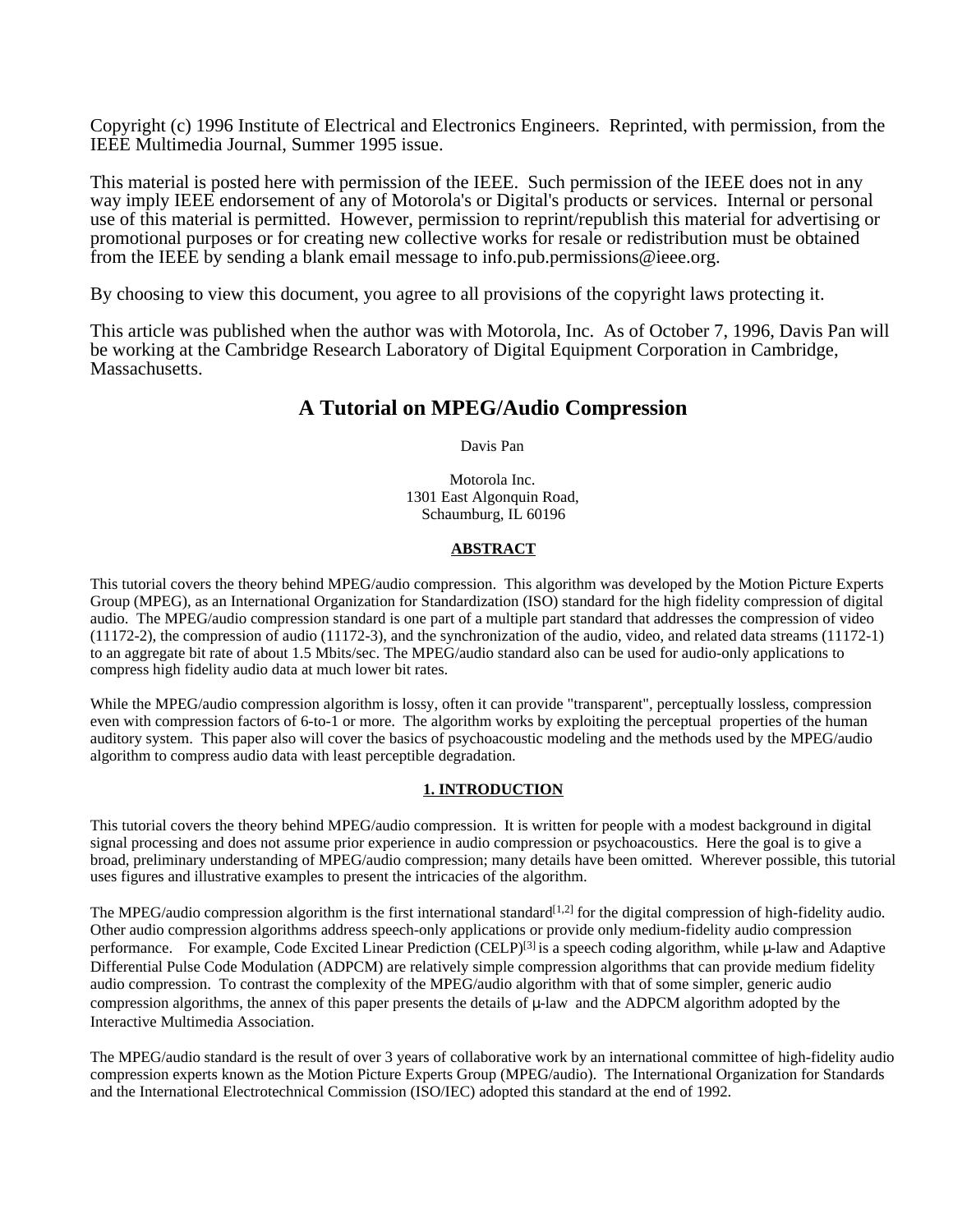Although MPEG/audio compression is perfectly suitable for audio-only applications, it is actually one part of a three part compression standard. Combined with the other two parts, video and systems, the MPEG standard addresses the compression of synchronized video and audio at a total bit rate of about 1.5 Megabits/sec.

The MPEG standard is rigid only where necessary to ensure inter-operability. It mandates the syntax of the coded bitstream, defines the decoding process, and provides compliance tests for assessing the accuracy of the decoder<sup>[4]</sup>. This guarantees that, regardless of origin, any fully compliant MPEG/audio decoder will be able to decode any MPEG/audio bitstream with a predictable result. A wide acceptance of this standard will permit manufacturers to produce and sell, at reasonable cost, large numbers of MPEG/audio codecs.

Where possible, the standard is open to future innovative improvements. Designers are free to try new and different implementations of the encoder or decoder within the bounds of the standard. There is especially good potential for diversity in the encoder.

## **1.1 MPEG/audio Features and Applications**

MPEG/audio is a generic audio compression standard. Unlike vocal-tract-model coders specially tuned for speech signals, the MPEG/audio coder gets its compression without making assumptions about the nature of the audio source. Instead, the coder exploits the perceptual limitations of the human auditory system. Much of the compression results from the removal of perceptually irrelevant parts of the audio signal. Removal of such parts results in inaudible distortions, thus MPEG/audio can compress any signal meant to be heard by the human ear. In keeping with its generic nature, MPEG/audio offers a diverse assortment of compression modes:

- The audio sampling rate can be 32, 44.1, or 48 kHz.
- The compressed bitstream can support one or two audio channels in one of 4 possible modes:
	- 1. a monophonic mode for a single audio channel,
	- 2. a dual-monophonic mode for two independent audio channels (this is functionally identical to the stereo mode),
	- 3. a stereo mode for stereo channels with a sharing of bits between the channels, but no joint-stereo coding, and

4. a joint-stereo mode that either takes advantage of the correlations between the stereo channels or the irrelevancy of the phase difference between channels, or both.

- The compressed bitstream can have one of several predefined fixed bit rates ranging from 32 to 224 kbits/sec per channel. Depending on the audio sampling rate, this translates to compression factors ranging from 2.7 to 24. In addition, the standard provides a "free" bit rate mode to support fixed bit rates other than the predefined rates.
- MPEG/audio offers a choice of three independent layers of compression. This provides a wide range of tradeoffs between codec complexity and compressed audio quality:

Layer I is the simplest and is best suited for bit rates above 128 kbits/sec per channel. For example, Philips' Digital Compact Cassette (DCC)<sup>[5]</sup> uses Layer I compression at 192 kbits/s per channel.

Layer II has an intermediate complexity and is targeted for bit rates around 128 kbits/s per channel. Possible applications for this layer include the coding of audio for Digital Audio Broadcasting  $(DAB^{\otimes})^{[6]}$ , for the storage of synchronized video-and-audio sequences on CD-ROM, and the full motion extension of CD-interactive, Video CD.

Layer III is the most complex but offers the best audio quality, particularly for bit rates around 64 kbits/s per channel. This layer is well suited for audio transmission over ISDN.

All three layers are simple enough to allow single-chip, real-time decoder implementations.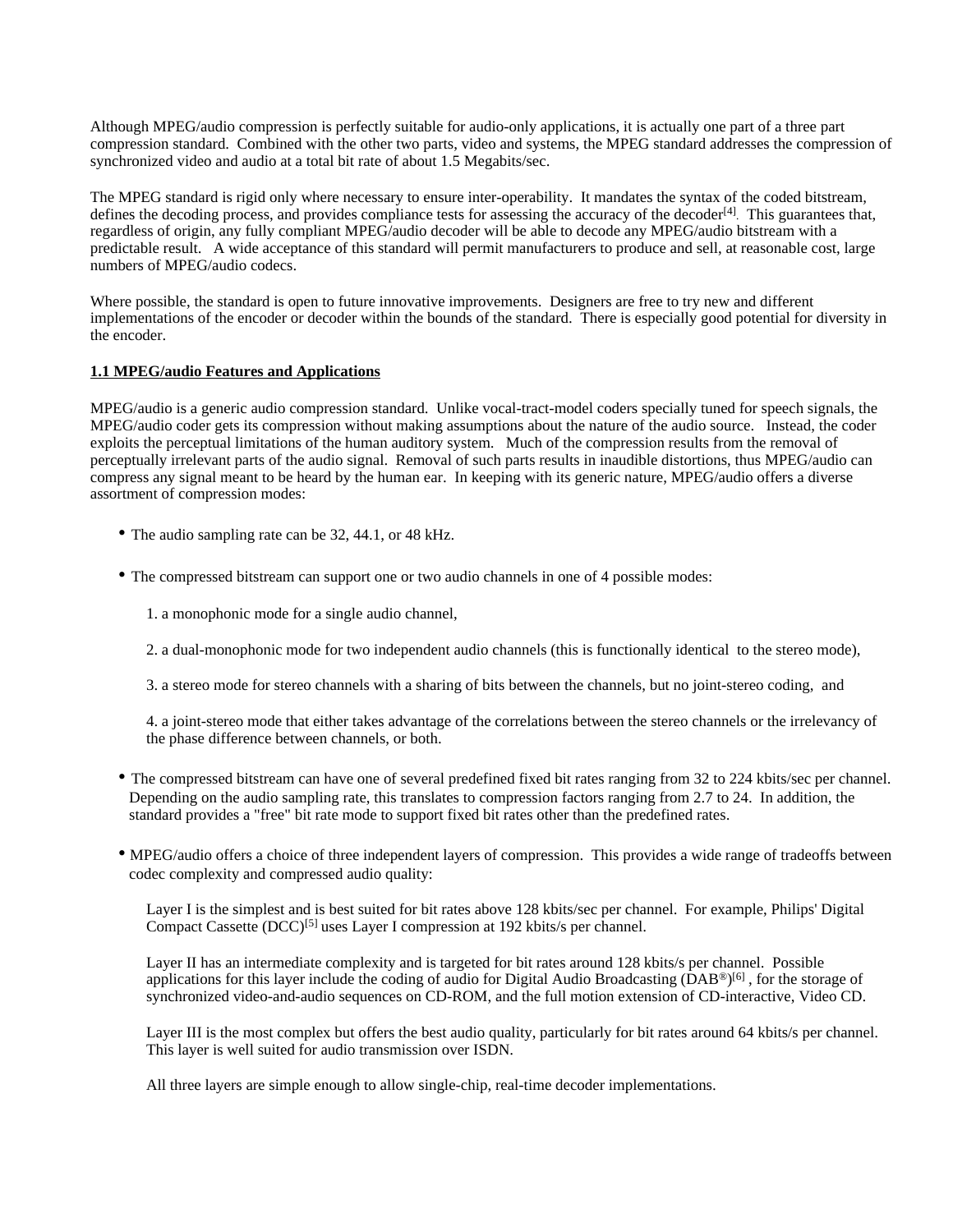- The coded bitstream supports an optional Cyclic Redundancy Check (CRC) error detection code.
- MPEG/audio provides a means of including ancillary data within the bitstream.

In addition, the MPEG/audio bitstream makes features such as random access, audio fast forwarding, and audio reverse possible.

# **2. OVERVIEW**

The key to MPEG/audio compression is quantization. Although quantization is lossy, this algorithm can give "transparent", perceptually lossless, compression. The MPEG/audio committee conducted extensive subjective listening tests during the development of the standard. The tests showed that even with a 6-to-1 compression ratio (stereo, 16 bits/sample, audio sampled at 48 kHz compressed to 256 kbits/sec) and under optimal listening conditions, expert listeners were unable to distinguish between coded and original audio clips with statistical significance. Furthermore, these clips were specially chosen because they are difficult to compress. Reference 7 gives the details of the set up, procedures and results of these tests.

Figure 1 shows block diagrams of the MPEG/audio encoder and decoder. The input audio stream passes through a filter bank that divides the input into multiple subbands of frequency. The input audio stream simultaneously passes through a psychoacoustic model that determines the ratio of the signal energy to the masking threshold for each subband. The bit or noise allocation block uses the signal-to-mask ratios to decide how to apportion the total number of code bits available for the quantization of the subband signals to minimize the audibility of the quantization noise. Finally, the last block takes the representation of the quantized subband samples and formats this data and side information into a coded bitstream. Ancillary data not necessarily related to the audio stream can be inserted within the coded bitstream. The decoder deciphers this bitstream, restores the quantized subband values, and reconstructs the audio signal from the subband values.

The following sections explore various aspects of MPEG/audio compression in more detail. The first section covers the time to frequency mapping of the polyphase filter bank. The next section covers implementations of the psychoacoustic model followed by a more detailed descriptions of the 3 Layers of MPEG/audio compression. This gives enough background to cover a brief summary of the different bit (or noise) allocation processes used by the three layers and the joint stereo coding methods. The paper finishes with a short description of current MPEG/audio standards work.

# **2.1 The Polyphase Filter Bank**

This section will give some insight into the behavior of the MPEG/audio polyphase filter bank by presenting a detailed examination of the encoder's analysis filter bank. A similar analysis applies to the decoder's synthesis filter bank.

The polyphase filter bank is the key component common to all layers of MPEG/audio compression. This filter bank divides the audio signal into 32 equal-width frequency subbands. The filters are relatively simple and provide good time resolution with reasonable frequency resolution. The design is a good compromise with three notable concessions. First, the equal widths of the subbands do not accurately reflect the human auditory system's frequency dependent behavior. The width of a "critical band" as a function of frequency is a good indicator of this behavior. Many psychoacoustic effects are consistent with a critical band frequency scaling. For example, both the perceived loudness of a signal and its audibility in the presence of a masking signal is different for signals within one critical band than for signals that extend over more than one critical band. Figure 2 compares the polyphase filter bandwidths with the width of these critical bands. At lower frequencies a single subband covers several critical bands. In this circumstance the number of quantizer bits cannot be specifically tuned for the noise masking available for the individual critical bands. Instead, the critical band with the least noise masking dictates the number of quantization bits needed for the entire subband. Second, the filter bank and its inverse are not lossless transformations. Even without quantization, the inverse transformation cannot perfectly recover the original signal. However, by design the error introduced by the filter bank is small and inaudible. Finally, adjacent filter bands have a major frequency overlap. A signal at a single frequency can affect two adjacent filter bank outputs. Other parts of this paper will cover these issues in more detail.

To understand the polyphase filter bank it is useful to examine its origin. The ISO MPEG/audio standard describes a procedure for computing the analysis polyphase filter outputs that is very similar to a method described by Rothweiler<sup>[8].</sup> Figure 3 shows a structure for a MPEG-encoder-filter bank based on Rothweiler's proposal. For comparison, figure 4 shows the flow diagram from the ISO MPEG/audio standard for the same filter bank.

By combining the equations and steps shown by flow diagram, one can derive the following equation for the filter bank outputs: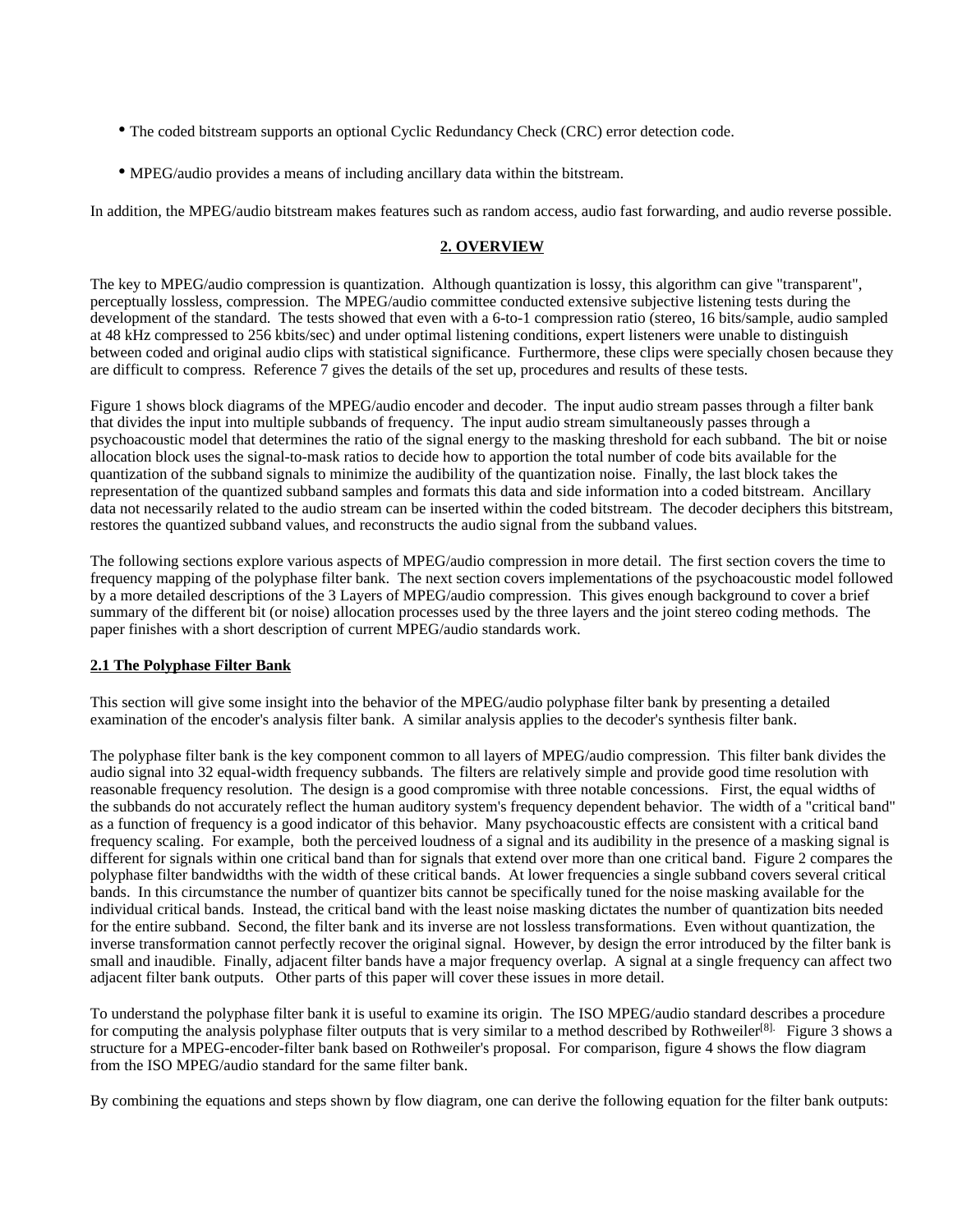$$
s_{t}[i] = \sum_{k=0}^{63} \sum_{j=0}^{7} M[i][k] * (C[k+64j] * x[k+64j])
$$
 (1)

where:

i is the subband index and ranges from 0 to 31, st[i] is the filter output sample for subband i at time t, where t is an integer multiple of 32 audio sample intervals, C[n] is one of 512 coefficients of the analysis window defined in the standard, x[n] is an audio input sample read from a 512 sample buffer, and  $M[i][k] = \cos[\frac{(2 \times i + 1) \times (k-16) \times \pi}{64}]$  are the analysis matrix coefficients.

The above equation is partially optimized to reduce the number of computations. Because the function within the parenthesis is independent of the value of i, and M[i][k] is independent of j, the 32 filter outputs need only  $512 + 32*64 = 2,560$  multiplies and  $64*7+32*63 = 2,464$  additions, or roughly 80 multiplies and additions per output. Substantially further reductions in multiplies and adds are possible with, for example, a fast Discrete Cosine Transform<sup>[9,10]</sup> or a fast Fourier Transform implementation<sup>[11]</sup>.

Note this filter bank implementation is critically sampled: for every 32 input samples, the filter bank produces 32 output samples. In effect, each of the 32 subband filters subsamples its output by 32 to produce only one output sample for every 32 new audio samples.

One can manipulate equation (1) into a familiar filter convolution equation:

$$
s_{t}[i] = \sum_{n=0}^{511} x [t-n]^{*} H_{i}[n]
$$
 (2)

where:

*x* [τ] is an audio sample at time τ, and  $H_1[n] = h[n]^* \cos[\frac{(2^*i+1)^*(n-16)^*\pi}{64}]$  with h[n] = -C[n], if the integer part of  $(n/64)$  is odd,  $= C[n]$  otherwise, for  $n = 0$  to 511.

In this form, each subband of the filter bank has its own band-pass filter response,  $H_1[n]$ . Although this form is more convenient for analysis, it is clearly not an efficient solution: A direct implementation of this equation requires  $32*512 = 16,384$  multiplies and  $32*511 = 16,352$  additions to compute the 32 filter outputs.

The coefficients, h[n], correspond to the prototype low-pass filter response for the polyphase filter bank. Figure 5 compares a plot of h[n] with C[n]. The C[n] used in the partially optimized equation (1) has every odd numbered group of 64 coefficients of h[n] negated to compensate for M[i][k]. The cosine term of M[i][k] only ranges from  $k = 0$  to 63 and covers an odd number of half cycles whereas the cosine terms of  $H_i[n]$  range from  $n=0$  to 511 and cover 8 times the number of half cycles.

The equation for  $H_i[n]$  clearly shows that each is a modulation of the prototype response with a cosine term to shift the low pass response to the appropriate frequency band, hence these are called polyphase filters. These filters have center frequencies at odd multiples of  $\pi/(64T)$  where T is the audio sampling period and each has a nominal bandwidth of  $\pi/(32T)$ . As figure 6 shows, the prototype filter response does not have a sharp cutoff at its nominal bandwidth. So when the filter outputs are subsampled by 32, there is a considerable amount of aliasing. The design of the prototype filter, and the inclusion of appropriate phase shifts in the cosine terms, results in a complete alias cancellation at the output of the decoder's synthesis filter bank $[8,12]$ . Another consequence of using a filter with a wider-than-nominal bandwidth is an overlap in the frequency coverage of adjacent polyphase filters. This effect can be detrimental to efficient audio compression because signal energy near nominal subband edges will appear in two adjacent polyphase filter outputs. Figure 7 shows how a pure sinusoid tone, which has energy at only one frequency, appears at the output of two polyphase filters.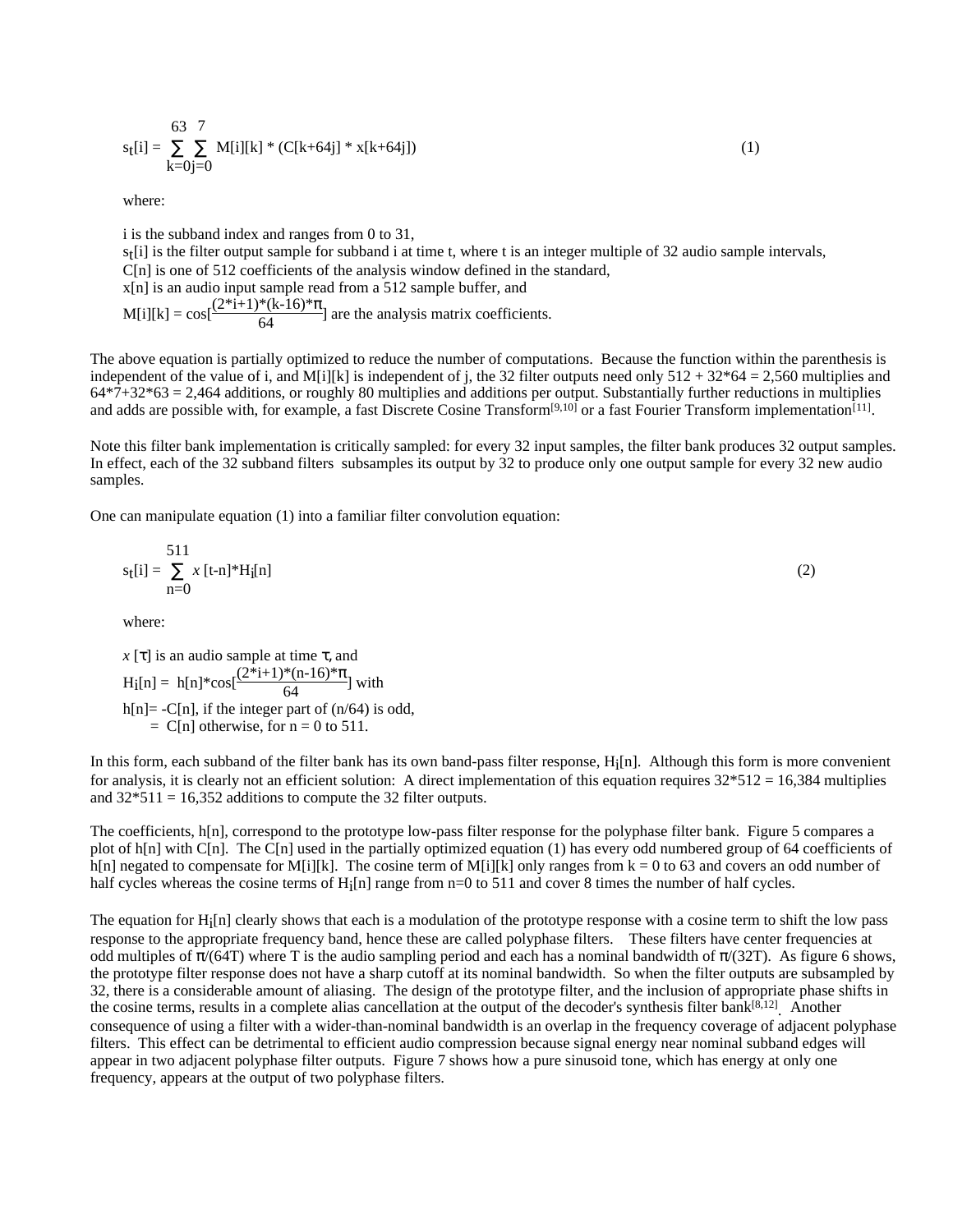Although the polyphase filter bank is not lossless, any consequent errors are small. Figures 8 and 9 show the composite frequency response combining response of the encoder's analysis filter bank with that of the decoder's synthesis filter bank. Without quantization of the subband samples, the composite response has a ripple of less than .07 dB.

## **2.2 Psychoacoustics**

The MPEG/audio algorithm compresses the audio data in large part by removing the acoustically irrelevant parts of the audio signal. That is, it takes advantage of the human auditory system's inability to hear quantization noise under conditions of auditory masking. This masking is a perceptual property of the human auditory system that occurs whenever the presence of a strong audio signal makes a temporal or spectral neighborhood of weaker audio signals imperceptible. A variety of psychoacoustic experiments corroborate this masking phenomenon<sup>[13]</sup>.

Empirical results also show that the human auditory system has a limited, frequency dependent, resolution. This frequency dependency can be expressed in terms of critical band widths which are less than 100 Hz for the lowest audible frequencies and more than 4 kHz at the highest. The human auditory system blurs the various signal components within a critical band although this system's frequency selectivity is much finer than a critical band.

Because of the human auditory system's frequency-dependent resolving power, the noise masking threshold at any given frequency is solely dependent on the signal energy within a limited bandwidth neighborhood of that frequency. Figure 10 illustrates this property. MPEG/audio works by dividing the audio signal into frequency subbands that approximate critical bands, then quantizing each subband according to the audibility of quantization noise within that band. For the most efficient compression, each band should be quantized with no more levels than necessary to make the quantization noise inaudible.

## 2.2.1 The Psychoacoustic Model

The psychoacoustic model analyzes the audio signal and computes the amount of noise masking available as a function of frequency [,14,15,16,17]. The masking ability of a given signal component depends on its frequency position and its loudness. The encoder uses this information to decide how best to represent the input audio signal with its limited number of code bits. The MPEG/audio standard provides two example implementations of the psychoacoustic model. Psychoacoustic model 1 is less complex than psychoacoustic model 2 and has more compromises to simplify the calculations. Either model works for any of the layers of compression. However, only model 2 includes specific modifications to accommodate Layer III.

There is considerable freedom in the implementation of the psychoacoustic model. The required accuracy of the model is dependent on the target compression factor and the intended application. For low levels of compression, where there is a generous supply of code bits, a complete bypass of the psychoacoustic model may be adequate for consumer use. In this case, the bit allocation process can iteratively assign bits to the subband with the lowest signal-to-noise ratio. For the archiving of music, the psychoacoustic model can be made much more stringent<sup>[18]</sup>.

Below is a general outline of the basic steps involved in the psychoacoustic calculations for either model. Differences between the two models will be highlighted.

- *Time align audio data*. There is one psychoacoustic evaluation per frame. The audio data sent to the psychoacoustic model must be concurrent with the audio data to be coded. The psychoacoustic model must account for both the delay of the audio data through the filter bank and a data offset so that the relevant data is centered within the psychoacoustic analysis window. For example, when using psychoacoustic model 1 for Layer I, the delay through the filter bank is 256 samples and the offset required to center the 384 samples of a Layer I frame in the 512 point analysis window is (512- $384$ / $2 = 64$  points. The net offset is 320 points to time align the psychoacoustic model data with the filter bank outputs.
- *Convert audio to a frequency domain representation*. The psychoacoustic model should use a separate, independent, timeto-frequency mapping instead of the polyphase filter bank because it needs finer frequency resolution for an accurate calculation of the masking thresholds. Both psychoacoustic models use a Fourier transform for this mapping. A standard Hann weighting, applied to the audio data before Fourier transformation, conditions the data to reduce the edge effects of the transform window.

Psychoacoustic model 1 uses a 512 sample analysis window for Layer I and a 1024 sample window for Layers II and III. Because there are only 384 samples in a Layer I frame, a 512 sample window provides adequate coverage. Here the smaller window size reduces the computational load. Layer II and III use a 1,152 sample frame size so the 1,024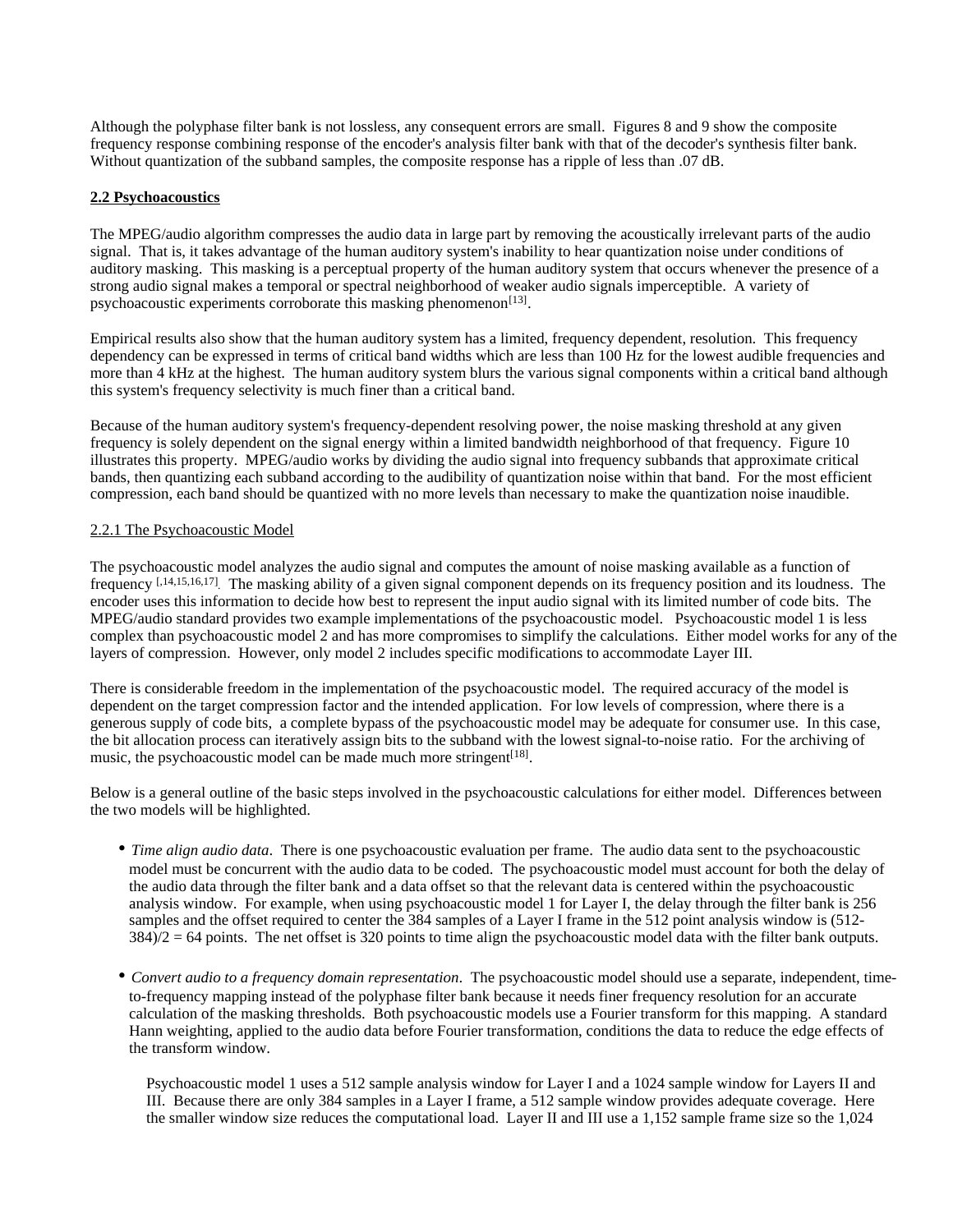sample window does not provide complete coverage. While ideally the analysis window should completely cover the samples to be coded, a 1,024 sample window is a reasonable compromise. Samples falling outside the analysis window generally will not have a major impact on the psychoacoustic evaluation.

Psychoacoustic model 2 uses a 1,024 sample window for all layers. For Layer I, the model centers a frame's 384 audio samples in the psychoacoustic window as previously discussed. For Layers II and III, the model computes two 1,024 point psychoacoustic calculations for each frame. The first calculation centers the first half of the 1,152 samples in the analysis window and the second calculation centers the second half. The model combines the results of the two calculations by using the higher of the two signal-to-mask ratios for each subband. This in effect selects the lower of the two noise masking thresholds for each subband.

- *Process spectral values in groupings related to critical band widths.* To simplify the psychoacoustic calculations, both models process the frequency values in perceptual quanta.
- *Separate spectral values into tonal and non-tonal components*. Both models identify and separate the tonal and noise-like components of the audio signal because the masking abilities of the two types of signal are different.

Psychoacoustic model 1 identifies tonal components based on the local peaks of the audio power spectrum. After processing the tonal components, model 1 sums the remaining spectral values into a single non-tonal component per critical band. The frequency index of each of these concentrated non-tonal components is the value closest to the geometric mean of the enclosing critical band.

Psychoacoustic model 2 never actually separates tonal and non-tonal components. Instead, it computes a tonality index as a function of frequency. This index gives a measure of whether the component is more tone-like or noise-like. Model 2 uses this index to interpolate between pure tone-masking-noise and noise-masking-tone values. The tonality index is based on a measure of predictability. Model 2 uses data from the previous two analysis windows to predict, via linear extrapolation, the component values for the current window. Tonal components are more predictable and thus will have higher tonality indices. Because this process relies on more data, it is more likely to better discriminate between tonal and non-tonal components than the model 1 method.

- *Apply a spreading function*. The masking ability of a given signal spreads across its surrounding critical band. The model determines the noise masking thresholds by first applying an empirically determined masking (model 1) or spreading function (model 2) to the signal components.
- *Set a lower bound for the threshold values*. Both models include an empirically determined absolute masking threshold, the threshold in quiet. This threshold is the lower bound on the audibility of sound.
- *Find the masking threshold for each subband*. Both psychoacoustic models calculate the masking thresholds with a higher frequency resolution than that provided by the polyphase filter bank. Both models must derive a subband threshold value from possibly a multitude of masking thresholds computed for frequencies within that subband.

Model 1 selects the minimum masking threshold within each subband. While this approach is good for the lower frequency subbands where the subband is narrow relative to a critical band, it may be inaccurate for the higher frequency subbands because critical bands for that frequency range span several subbands. These inaccuracies arise because model 1 concentrates all the non-tonal components within each critical band into a single value at a single frequency. In effect model 1 converts non-tonal components into a form of tonal component. A subband within a wide critical band but far from the concentrated non-tonal component will not get an accurate non-tonal masking assessment. This approach is a compromise to reduce the computational loads.

Model 2 selects the minimum of the masking thresholds covered by the subband only where the band is wide relative to the critical band in that frequency region. It uses the average of the masking thresholds covered by the subband where the band is narrow relative to the critical band. Model 2 is not less accurate for the higher frequency subbands because it does not concentrate the non-tonal components.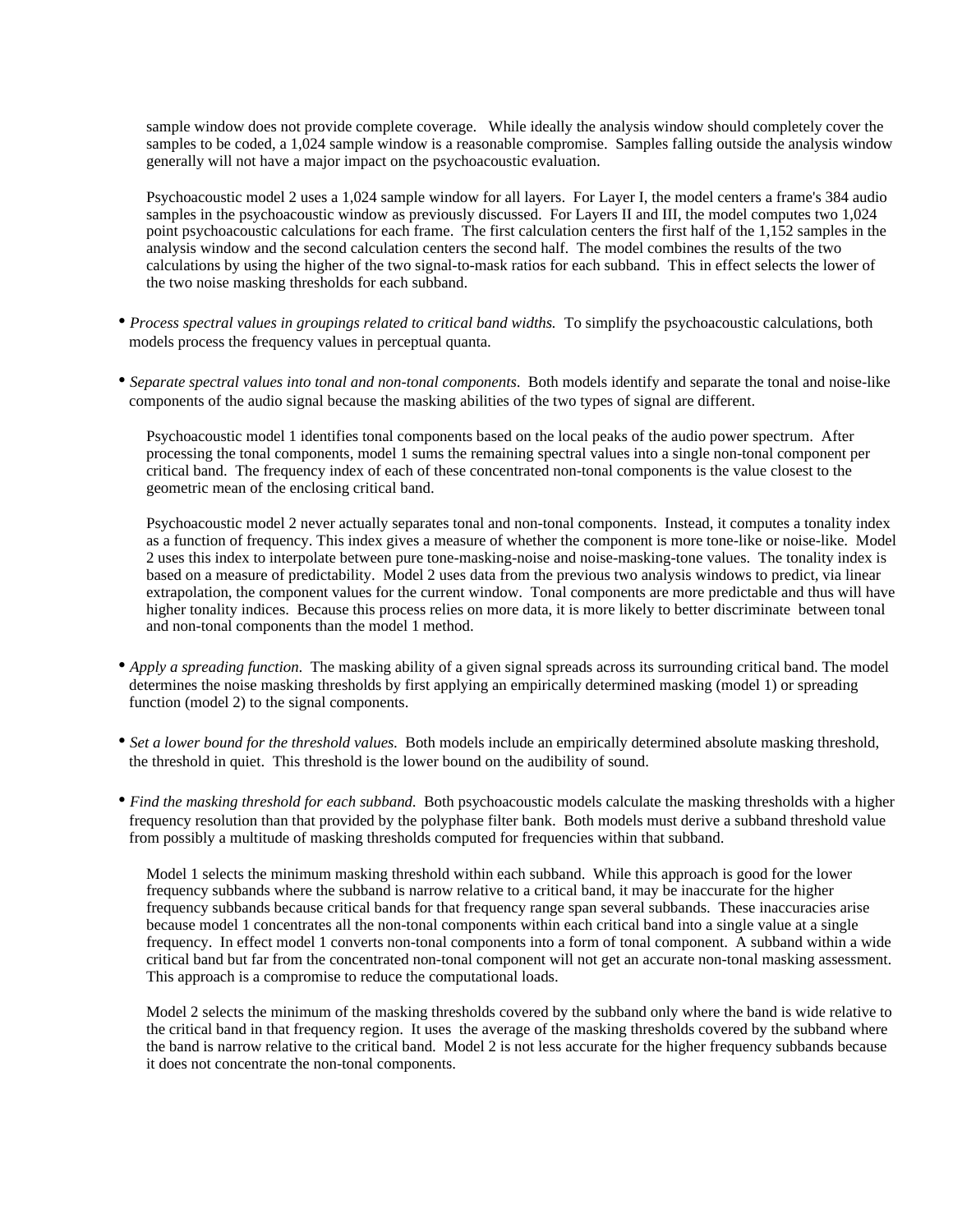• *Calculate the signal-to-mask ratio.* The psychoacoustic model computes the signal-to-mask ratio as the ratio of the signal energy within the subband (or, for Layer III , a group of bands) to the minimum masking threshold for that subband. The model passes this value to the bit (or noise) allocation section of the encoder.

# *2.2.1.1 An Example of Psychoacoustic Model Analysis*

This section gives an illustrative example of the analysis used by psychoacoustic model 1 and model 2. Figure 11 is a spectral plot of the example audio signal to be psychoacoustically analyzed and compressed. This signal consists of a combination of a strong, 11,250 Hz, sinusoidal tone with lowpass noise.

# *2.2.1.1.1 Example for Psychoacoustic Model 2*

The processes used by psychoacoustic model 2 are somewhat easier to visualize, so this model will be covered first. Figure 12a shows the result, according to psychoacoustic model 2, of transforming the audio signal to the perceptual domain (63, one-third critical band, partitions) and then applying the spreading function. Note the shift of the sinusoid peak and the expansion of the lowpass noise distribution. The perceptual transformation expands the low frequency region and compresses the higher frequency region. Because the spreading function is applied in a perceptual domain, the shape of the spreading function is relatively uniform as a function of partition. Figure 13 shows a plot of the spreading functions. Figure 12b shows the tonality index for the audio signal as computed by psychoacoustic model 2. Figure 14a shows a plot of the masking threshold as computed by the model based on the spread energy and the tonality index. This figure has plots of the masking threshold both before and after the incorporation of the threshold in quiet to illustrate its impact. Note the threshold in quiet significantly increases the noise masking threshold for the higher frequencies. The human auditory system is much less sensitive in this region. Also note how the sinusoid signal increases the masking threshold for the neighboring frequencies. The masking threshold is computed in the uniform frequency domain instead of the perceptual domain in preparation for the final step of the psychoacoustic model, the calculation of the signal-to-mask ratios (SMR) for each subband. Figure 14b is a plot of these results and figure 14c is a frequency plot of a processed audio signal using these SMR's. In this example the audio compression was severe (768 to 64 kbits/sec) so the coder may not necessarily be able to mask all the quantization noise.

## *2.2.1.1.2 Example for Psychoacoustic Model 1*

This example uses the same example audio signal as above. Figure 15a shows the how psychoacoustic model 1 identifies the local spectral peaks as tonal and non-tonal components. Figure 15b shows the remaining tonal and non-tonal components after the decimation process. This process both removes components that would be below the threshold in quiet and removes the weaker tonal components within roughly half a critical band width (0.5 Bark) of a stronger tonal component. Psychoacoustic model 1 uses the decimated tonal and non-tonal components to determine the global masking threshold in a subsampled frequency domain. This subsampled domain corresponds approximately to a perceptual domain. Figure 15c shows the global masking threshold calculated for the example audio signal. Psychoacoustic model 1 selects the minimum global masking threshold within each subband to compute the SMR's. Figure 16a shows the resulting signal-to-mask ratio and figure 16b is a frequency plot of the processed audio signal using these SMR's.

## **2.3 Layer Coding Options**

The MPEG/audio standard has 3 distinct layers for compression. Layer I forms the most basic algorithm while Layer II and Layer III are enhancements that use some elements found in Layer I. Each successive layer improves the compression performance but at the cost of greater encoder and decoder complexity. Every MPEG/audio bitstream contains periodically spaced frame headers to identify the bitstream. Figure 17 gives a pictoral representation of the header syntax. A 2 bit field in the MPEG header identifies the layer in use.

## 2.3.1 Layer I

The Layer I algorithm codes audio in frames of 384 audio samples. It does so by grouping together 12 samples from each of the 32 subbands, as shown in figure 18. Besides the code for audio data, each frame contains a header, an optional Cyclic Redundancy Code (CRC) error check word, and possibly ancillary data. Figure 19a shows the arrangement of this data in a Layer I bitstream. The numbers within parentheses give the possible number of bits that can be used to encode each field. Each group of 12 samples gets a bit allocation and, if the bit allocation is not zero, a scale factor. The bit allocation tells the decoder the number of bits used to represent each sample. For Layer I this allocation can be 0 to 15 bits per subband. The scale factor is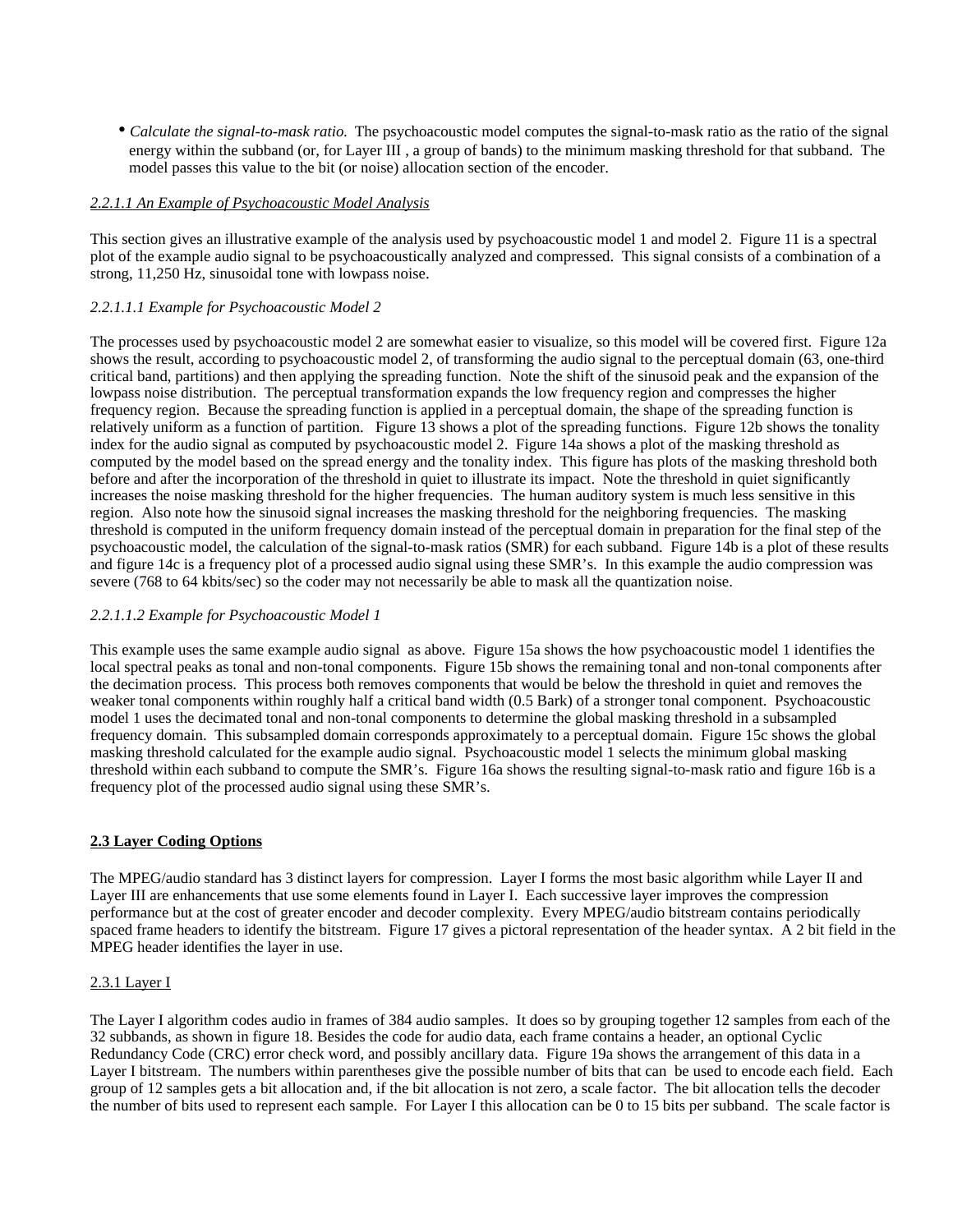a multiplier that sizes the samples to make full use of the range of the quantizer. Each scale factor has a 6 bit representation. The decoder multiplies the decoded quantizer output with the scale factor to recover the quantized subband value. The dynamic range of the scalefactors alone is over 120 dB. The combination of the bit allocation and the scale factor provide the potential for representing the samples with a dynamic range well over 120 dB. Joint stereo coding slightly alters the representation of left and right channel audio samples and will be covered later.

# 2.3.2 Layer II

The Layer II algorithm is a straightforward enhancement of Layer I. It codes the audio data in larger groups and imposes some restrictions on the possible bit allocations for values from the middle and higher subbands. It also represents the bit allocation, the scale factor values, and the quantized samples with a more compact code. Layer II gets better audio quality by saving bits in these areas so more code bits are available to represent the quantized subband values.

The Layer II encoder forms frames of 1152 samples per audio channel. Whereas Layer I codes data in single groups of 12 samples for each subband, Layer II codes data in 3 groups of 12 samples for each subband. Figure 18 shows this grouping as well. Again discounting stereo redundancy coding, there is one bit allocation and up to three scale factors for each trio of 12 samples. The encoder uses a different scale factor for each group of 12 samples only if necessary to avoid audible distortion. The encoder shares scale factor values among two or all three groups in two other cases. One, when the values of the scale factors are sufficiently close. Two, when the encoder anticipates that temporal noise masking by the human auditory system will hide any distortion caused by using one only scale factor instead of two or three. The scale factor selection information (SCFSI) field in the Layer II bitstream informs the decoder if and how to share the scale factor values. Figure 19b shows the arrangement of the various data fields in a Layer I I bitstream.

Another enhancement is for the occasion when the Layer II encoder allocates 3, 5, or 9 levels for subband quantization. In these circumstances, the Layer II encoder represents 3 consecutive quantized values with a single, more compact codeword.

# 2.3.3 Layer III

The Layer III algorithm is a much more refined approach derived from ASPEC and OCF algorithms[15,19,20]. Although based on the same filter bank found in Layer I and Layer II, Layer III compensates for some of filter bank deficiencies by processing the filter outputs with a Modified Discrete Cosine Transform (MDCT)<sup>[21]</sup>. Figure 20 shows a block diagram of this processing for the encoder. Unlike the polyphase filter bank, without quantization the MDCT transformation is lossless. The MDCT's further subdivide the subband outputs in frequency to provide better spectral resolution. Furthermore, once the subband components are subdivided in frequency, the Layer III encoder can partially cancel some aliasing caused by the polyphase filter bank. Of course, the Layer III decoder has to undo the alias cancellation so the inverse MDCT can reconstruct subband samples in their original, aliased, form for the synthesis filter bank.

Layer III specifies two different MDCT block lengths: a long block of 18 samples or a short block of 6. There is a 50 percent overlap between successive transform windows so the window size is 36 and 12, respectively. The long block length allows greater frequency resolution for audio signals with stationary characteristics while the short block length provides better time resolution for transients[22]. Note the short block length is one third that of a long block. In the short block mode, three short blocks replace a long block so that the number of MDCT samples for a frame of audio samples is unchanged regardless of the block size selection. For a given frame of audio samples, the MDCT's can all have same block length (long or short) or have a mixed-block mode. In the mixed block mode the MDCT's for the 2 lower frequency subbands have long blocks and the MDCT's for the 30 upper subbands have short blocks. This mode provides better frequency resolution for the lower frequencies, where it is needed the most, without sacrificing time resolution for the higher frequencies.

The switch between long and short blocks is not instantaneous. A long block with a specialized long-to-short or short-to-long data window serves to transition between long and short block types. Figure 21 shows how the MDCT windows transition between long and short block modes.

Because MDCT processing of a subband signal provides better frequency resolution, it consequently has poorer time resolution. The MDCT operates on 12 or 36 polyphase filter samples so the effective time window of audio samples involved in this processing is 12 or 36 times larger. The quantization of MDCT values will cause errors that are spread over this larger time window so it is more likely that this quantization will produce audible distortions. Such distortions usually manifest themselves as pre-echo because the temporal masking of noise occurring before a given signal is weaker than the masking of noise after. Layer III incorporates several measures to reduce pre-echo. First, the Layer III psychoacoustic model has modifications to detect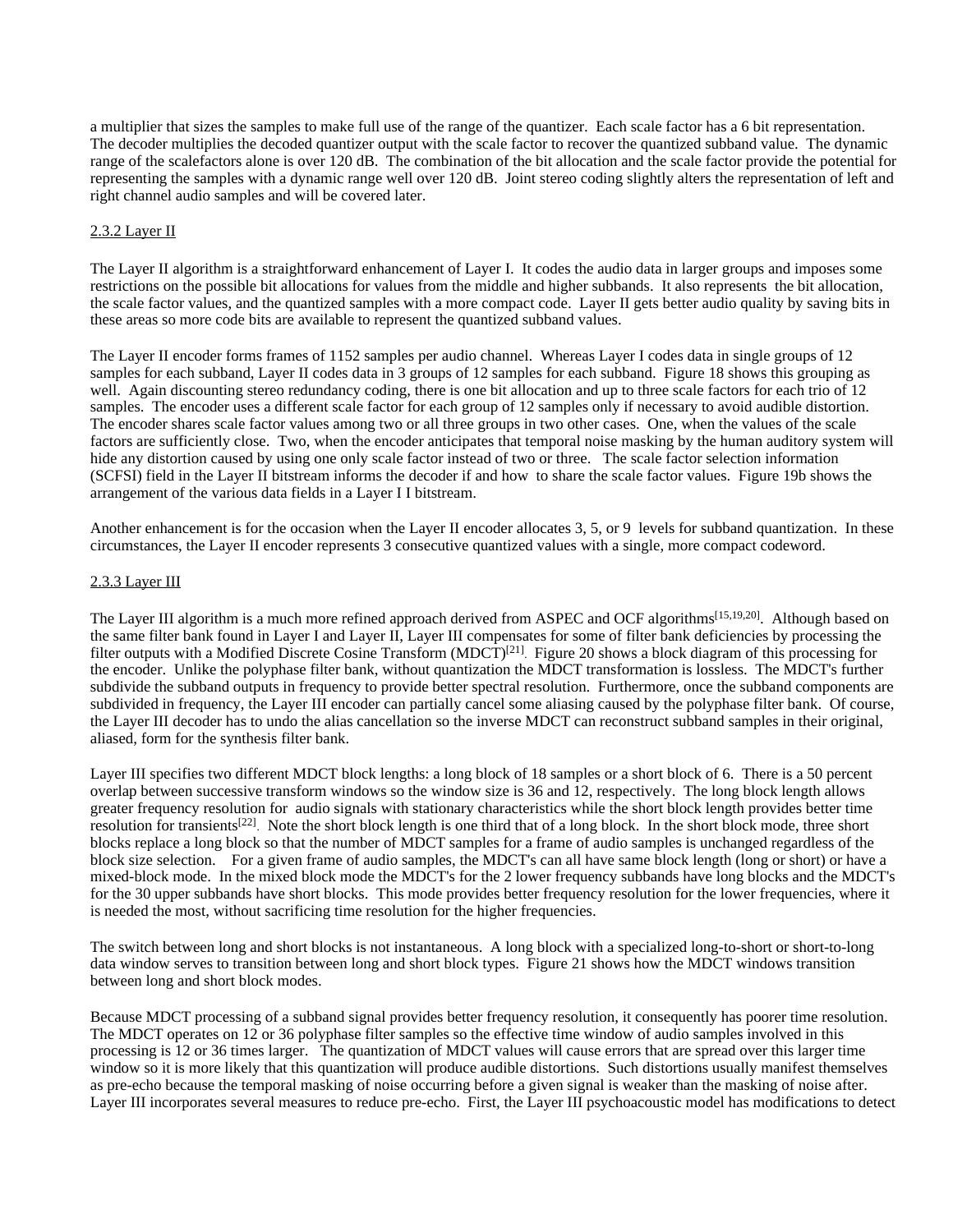the conditions for pre-echo. Second, Layer III can borrow code bits from the bit reservoir to reduce quantization noise when preecho conditions exist. Finally, the encoder can switch to a smaller MDCT block size to reduce the effective time window.

Besides the MDCT processing, other enhancements over the Layer I and Layer II algorithms include:

- *Alias reduction*. Layer III specifies a method of processing the MDCT values to remove some artifacts caused by the overlapping bands of the polyphase filter bank.
- *Non uniform quantization.* The Layer III quantizer raises its input to the 3/4 power before quantization to provide a more consistent signal-to-noise ratio over the range of quantizer values. The requantizer in MPEG/audio decoder relinearizes the values by raising its output to the 4/3 power.
- S*calefactor bands*. Unlike Layer I and II, where there can be a different scalefactor for each subband, Layer III uses scalefactor bands. These bands cover several MDCT coefficients and have approximately critical band widths. In Layer III scalefactors serve to color the quantization noise to fit the varying frequency contours of the masking threshold. Values for these scalefactors are adjusted as part of the noise allocation process.
- *Entropy coding of data values*. Layer III uses variable-length Huffman codes to encode the quantized samples to get better data compression. After quantization, the encoder orders the 576 (32 subbands \* 18 MDCT coeficients/subband) quantized MDCT coefficients in a predetermined order. The order is by increasing frequency except for the short MDCT block mode. For short blocks there are 3 sets of window values for a given frequency so the ordering is by frequency, then by window, within each scalefactor band. Ordering is advantageous because large values tend to be at the lower frequencies and long runs of zero or near-zero values tend to be at the higher frequencies.

The encoder delimits the ordered coefficients into 3 distinct regions. This enables the encoder to code each region with a different set of Huffman tables specifically tuned for the statistics of that region. Starting at the highest frequency, the encoder identifies the continuous run of all-zero values as one region. This region does not have to be coded because its size can be deduced from the size of the other two regions. However, it must contain an even number of zeroes because the other regions code their values in even numbered groupings. A second region, the "count1" region, consists of a continuous run of values consisting only of -1, 0, or 1. The Huffman table for this region codes 4 values at a time so the number of values in this region must be a multiple of 4. Finally a third region covers all the remaining values, the "big values" region. The Huffman tables for this region code the values in pairs. The "big values" region is further subdivided into three subregions that each have its own specific Huffman table. Besides improving coding efficiency, partitioning the MDCT coefficients into regions and subregions helps control error propagation. Within the bitstream, the Huffman codes for the values are ordered from low to high frequency.

• *Use of a "bit reservoir"*. The design of the Layer III bitstream better fits the encoder's time-varying demand on code bits. As with Layer II, Layer III processes the audio data in frames of 1152 samples. Figure 19c shows the arrangement of the various bit fields in a Layer III bitstream. Unlike Layer II, the coded data representing these samples do not necessarily fit into a fixed length frame in the code bitstream. The encoder can donate bits to a reservoir when it needs less than the average number of bits to code a frame. Later, when the encoder needs more than the average number of bits to code a frame, it can borrow bits from the reservoir. The encoder can only borrow bits donated from past frames; it cannot borrow from future frames. The Layer III bitstream includes a 9-bit pointer, "main\_data\_begin", with each frame's sideinformation that points to the location of the starting byte of the audio data for that frame. Figure 22 illustrates the implementation of the bit reservoir within a fixed length frame structure via the "main\_data\_begin" pointer. Although the main\_data\_begin limits the maximum variation of the audio data to  $2<sup>9</sup>$  bytes (header and side information are not counted because for a given mode they are of fixed length and occur at regular intervals in the bit stream), the actual maximum allowed variation will often be much less. For practical considerations, the standard stipulates that this variation cannot exceed what would be possible for an encoder with a code buffer limited to 7,680 bits. Because compression to 320 kbits/sec with an audio sampling rate of 48 kHz requires an average number of code bits per frame of

1152 (samples/frame) \* 320,000 (bits/sec) / 48,000 (samples/sec) = 7680 bits/frame,

absolutely no variation is allowed for this coding mode.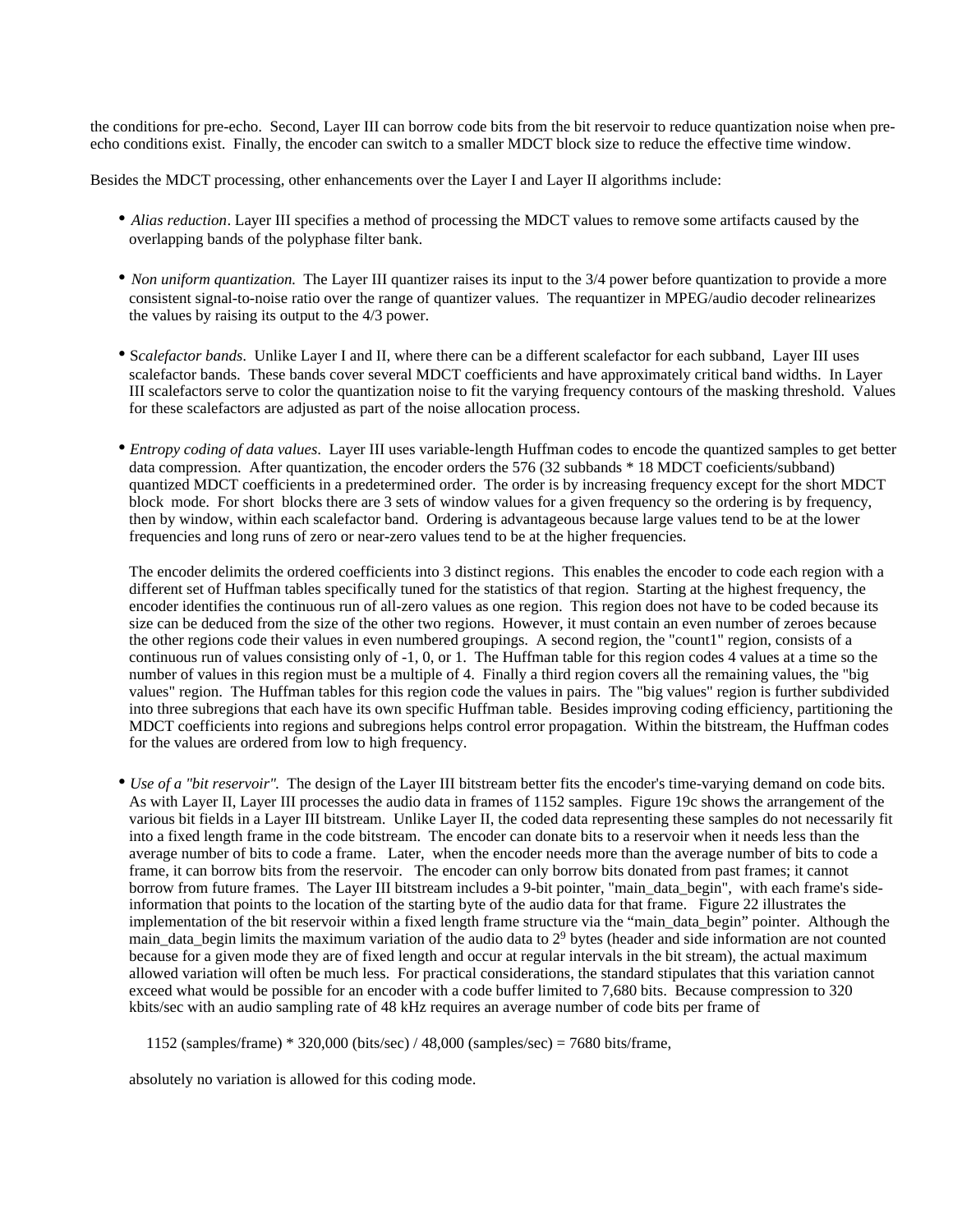Although the enhancements to Layer III are conceptually complex, there is only a modest increase in the computation requirements of a Layer III decoder over a Layer II decoder. For example, even a direct matrix-multiply implementation of the IMDCT requires only about 19 multiplies and additions per subband value. The enhancements mainly increase the complexity of the encoder and the memory requirements of the decoder.

## **2.4 Bit Allocation**

The bit allocation process determines the number of code bits to be allocated to each subband based on information from the psychoacoustic model. For Layer I and II, this process starts by computing the mask-to-noise ratio as given by the following equation:

 $MNR$ <sub>dB</sub> =  $SNR$ <sub>dB</sub> -  $SMR$ <sub>dB</sub>

where

MNRdB is the mask-to-noise ratio, SNRdB is the signal-to-noise ratio, and SMRdB is the signal-to-mask ratio from the psychoacoustic model. All values are in decibels.

The MPEG/audio standard provides tables that give estimates for the signal-to-noise ratio resulting from quantizing to a given number of quantizer levels. Designers are free to try other methods of getting the signal-to-noise ratios.

Once the bit allocation unit has mask-to-noise ratios for all the subbands, it searches for the subband with the lowest mask-tonoise ratio and allocates code bits to that subband. When a subband gets allocated more code bits, the bit allocation unit looks up the new estimate for the signal-to-noise ratio and recomputes that subband's mask-to-noise ratio. The process repeats until no more code bits can be allocated.

The Layer III encoder uses noise allocation. The encoder iteratively varies the quantizers in an orderly way, quantizes the spectral values, counts the number of Huffman code bits required to code the audio data and actually calculates the resulting noise. If, after quantization, there are still scalefactor bands with more than the allowed distortion, the encoder amplifies the values in those scalefactor bands and effectively decreases the quantizer step size for those bands. After this the process repeats. The process stops if any of these three conditions is true:

- 1. None of the scalefactor bands have more than the allowed distortion.
- 2. The next iteration would cause the amplification for any of the bands to exceed the maximum allowed value.
- 3. The next iteration would require all the scalefactor bands to be amplified.

Real-time encoders also can include a time-limit exit condition for this process.

# **2.5 Stereo Redundancy Coding**

The MPEG/audio compression algorithm supports two types of stereo redundancy coding: intensity stereo coding and Middle/Side (MS) stereo coding. All layers support intensity stereo coding. Layer III also supports MS stereo coding. Both forms of redundancy coding exploit another perceptual property of the human auditory system. Psychoacoustic results show that above about 2 kHz and within each critical band, the human auditory system bases its perception of stereo imaging more on the temporal envelope of the audio signal than its temporal fine structure.

In intensity stereo mode the encoder codes some upper-frequency subband outputs with a single summed signal instead of sending independent left and right channel codes for each of the 32 subband outputs. The intensity stereo decoder reconstructs the left and right channels based only on a single summed signal and independent left and right channel scale factors. With intensity stereo coding, the spectral shape of the left and right channels is the same within each intensity-coded subband but the magnitude is different.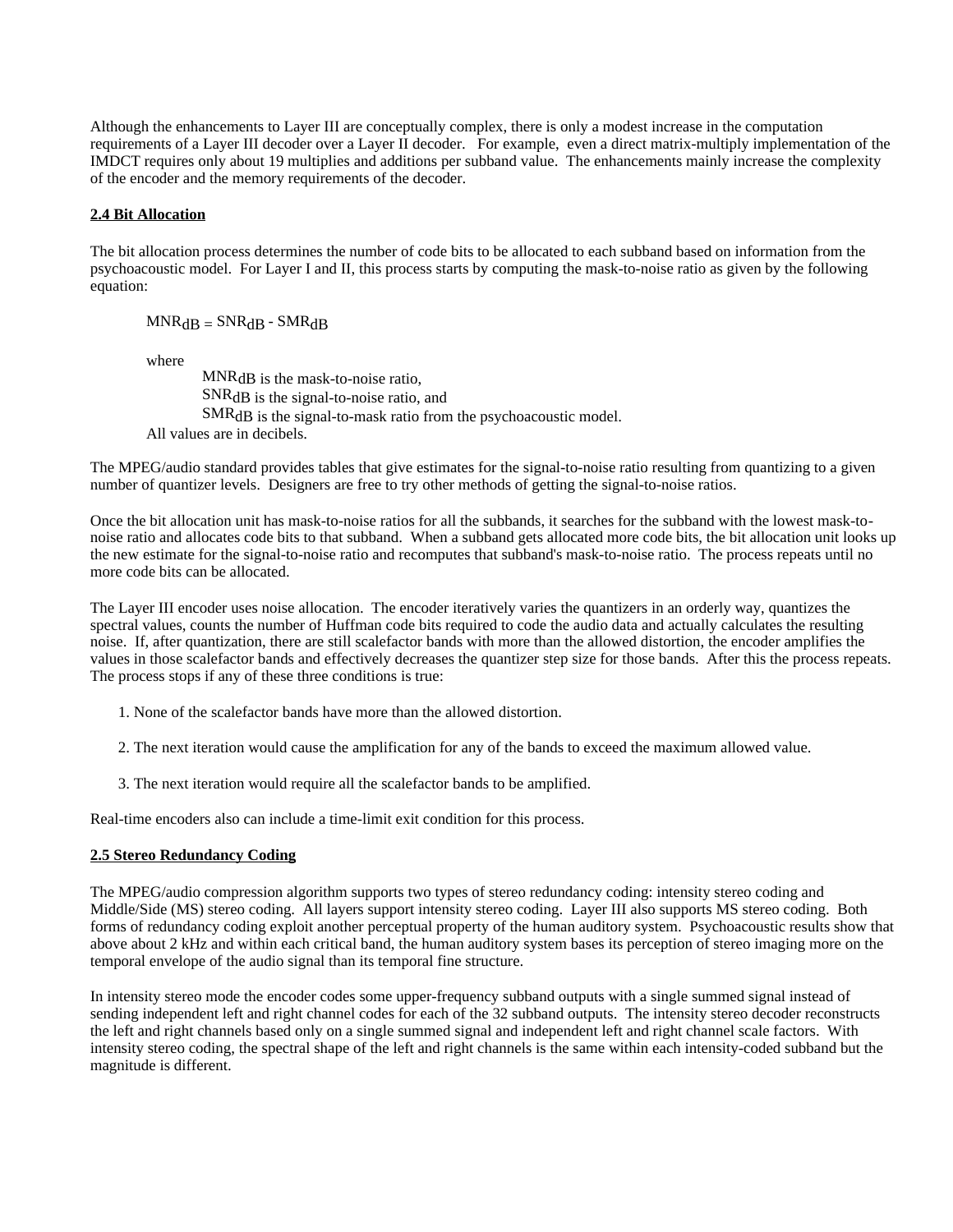The MS stereo mode encodes the left and right channel signals in certain frequency ranges as middle (sum of left and right) and side (difference of left and right) channels. In this mode, the encoder uses specially tuned threshold values to compress the side channel signal further.

# **3. FUTURE MPEG/AUDIO STANDARDS: PHASE 2**

The second phase of the MPEG audio compression standard, MPEG-2 audio, has just been completed. This new standard became an international standard in November of 1994. This standard further extends the first MPEG standard in the following ways:

- *Multichannel audio support*. The enhanced standard supports up to 5 high fidelity audio channels, plus a low frequency enhancement channel (also known as 5.1 channels), thus it will be applicable for the compression of audio for High Definition Television or digital movies.
- *Multilingual audio support*. The standard supports up to 7 additional commentary channels.
- *Lower compressed audio bit rates*. The standard supports additional lower, compressed bit rates down to 8 kbits/sec.
- *Lower audio sampling rates*. Besides 32, 44.1, and 48 kHz, the new standard accommodates 16, 22.05, and 24 kHz sampling rates as well. The commentary channels can have a sampling rate that is half the high fidelity channel sampling rate.

In many ways this new standard is compatible with the first MPEG/audio standard (MPEG-1). MPEG-2/audio decoders can decode MPEG-1/audio bitstreams. In addition, MPEG-1/audio decoders can decode two main channels of MPEG-2/audio bitstreams. This backward compatibility is achieved by combining suitably weighted versions of each of the up to 5.1 channels into a "down-mixed" left and right channel. These two channels fit into the audio data framework of a MPEG-1/audio bitstream. Information needed to recover the original left, right, and remaining channels fit into the ancillary data portion of a MPEG-1/audio bitstream, or in a separate auxiliary bitstream. Results of subjective tests conducted in 1994 indicate that, in some cases, the backward compatibility requirement compromises the audio compression performance of the multichannel coder. Consequently the ISO MPEG group is currently working on an addendum to the MPEG-2 standard that specifies a non-backward compatible multichannel coding mode that offers better coding performance.

## **ACKNOWLEDGMENTS**

The author wrote most of this paper while employed at Digital Equipment Corporation. He is grateful for the funding and support this company provided for his work in the MPEG standards. The author also appreciates the many helpful editorial comments given to him by the many reviewers of this paper, especially Karlheinz Brandenburg, Bob Dyas, Jim Fiocca, Leon van de Kerkhof, and Peter Noll.

## **REFERENCES**

- 1. ISO/IEC International Standard IS 11172-3 "Information Technology Coding of Moving Pictures and Associated Audio for Digital Storage Media at up to about 1.5 Mbits/s - Part 3: Audio"
- 2. K.Brandenburg, G.Stoll, et al."The ISO/MPEG-Audio Codec: A Generic Standard for Coding of High Quality Digital Audio," 92nd AES-Convention, preprint 3336, Vienna 1992.
- 3. National Communications System Technical Information Bulletin 92-1, "Details to Assist in Implementation of Federal Standard 1016 CELP," Arlington, VA, Jan. 1992.
- 4. ISO/IEC International Standard IS 11172-4 "Information Technology Coding of Moving Pictures and Associated Audio for Digital Storage Media at up to about 1.5 Mbits/s - Part 4: Conformance"
- 5. G.C.Wirtz, "Digital Compact Cassette: Audio Coding Technique," 91st AES-Convention. preprint 3216, New York 1991.
- 6. G.Plenge, "A Versatile High Quality Radio System for the Future Embracing Audio and Other Applications," 94th AES-Convention, Berlin 1994.
- 7. C.Grewin, and T.Ryden, "Subjective Assessments on Low Bit-rate Audio Codecs," Proc. of the 10th International AES Conference, pp 91 - 102, London 1991.
- 8. J.H.Rothweiler,"Polyphase Quadrature Filters a New Subband Coding Technique," Proc of the Int. Conf. IEEE ASSP, 27.2, pp1280-1283, Boston 1983.